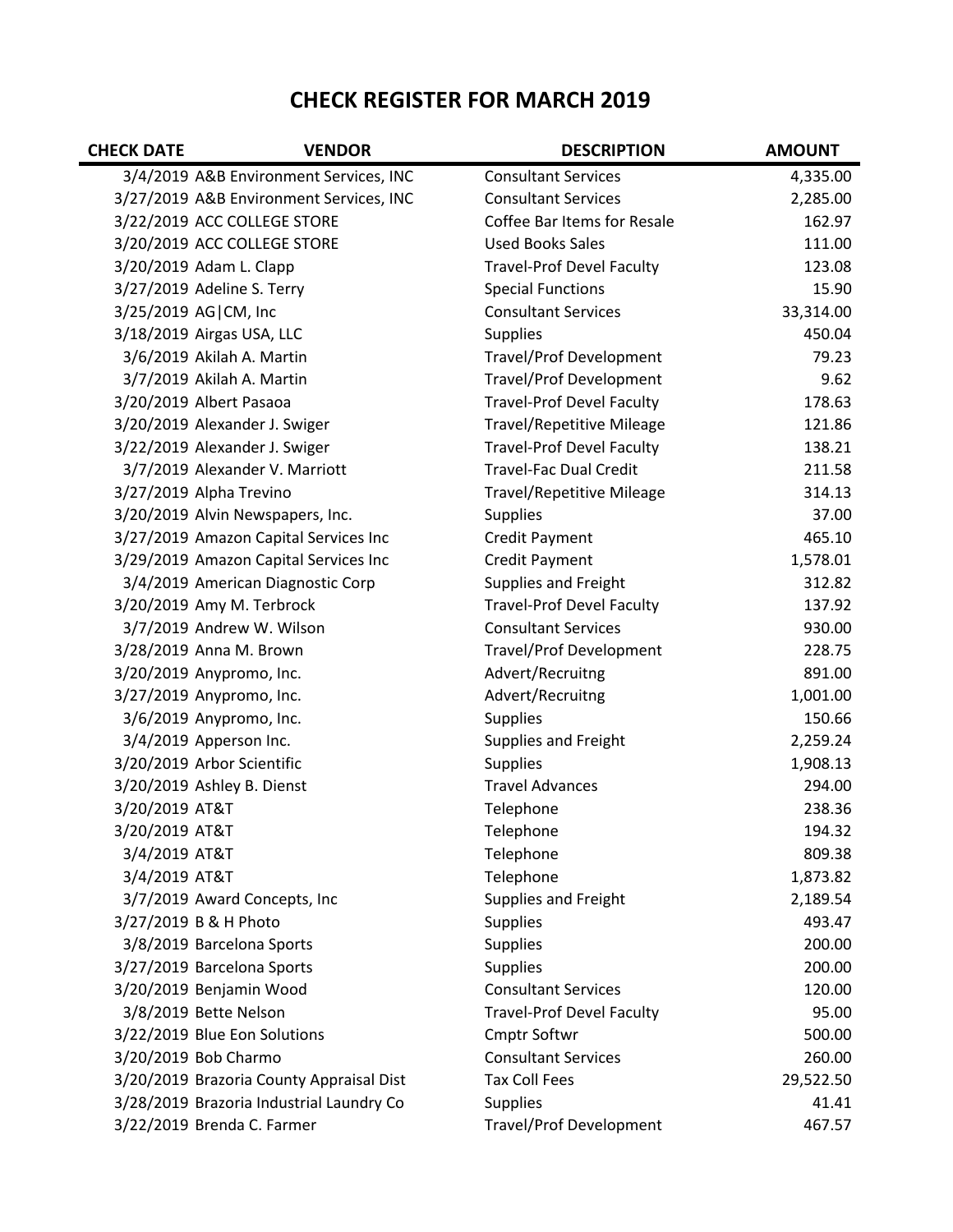| 3/22/2019 Brian J. Berger, Jr.           | <b>Travel Advances</b>           | 138.00    |
|------------------------------------------|----------------------------------|-----------|
| 3/7/2019 BSN-Collegiate Pacific          | <b>Supplies</b>                  | 728.95    |
| 3/22/2019 Bugco Pest                     | <b>Consultant Services</b>       | 425.00    |
| 3/20/2019 Cammy Guggisberg               | <b>Travel Advances</b>           | 294.00    |
| 3/4/2019 Carolina Biological Supply Com  | Supplies                         | 1,736.97  |
| 3/20/2019 Carolina Biological Supply Com | <b>Supplies</b>                  | 225.00    |
| 3/29/2019 Carolina Biological Supply Com | <b>Supplies</b>                  | 355.25    |
| 3/27/2019 Carolyn D. McCollum            | <b>Travel/Prof Development</b>   | 32.48     |
| 3/25/2019 Catherine H. Obrien            | <b>Travel-Prof Devel Faculty</b> | 137.69    |
| 3/25/2019 Cathy S Lebouef                | <b>Travel/Repetitive Mileage</b> | 205.32    |
| 3/4/2019 CDWG                            | <b>Supplies</b>                  | 1,435.43  |
| 3/20/2019 CDWG                           | Supplies                         | 2,905.31  |
| 3/6/2019 Center Point Energy             | Gas                              | 327.82    |
| 3/21/2019 Center Point Energy            | Gas                              | 3,018.69  |
| 3/20/2019 Charley R. Bevill              | <b>Travel-Prof Devel Faculty</b> | 137.92    |
| 3/8/2019 Christal M. Albrecht            | <b>Travel/Prof Development</b>   | 108.38    |
| 3/22/2019 Christopher L. Chance          | <b>Travel-Prof Devel Faculty</b> | 137.68    |
| 3/25/2019 CI Sport                       | <b>Supplies and Freight</b>      | 215.65    |
| 3/22/2019 Cindy K. Dalmolin              | <b>Travel-Prof Devel Faculty</b> | 137.68    |
| 3/8/2019 Cintas Corporation No 2         | <b>Consultant Services</b>       | 23.84     |
| 3/22/2019 Cintas Corporation No 2        | <b>Consultant Services</b>       | 47.68     |
| 3/29/2019 Cintas Corporation No 2        | <b>Consultant Services</b>       | 23.84     |
| 3/25/2019 Cintas Corporation No 2        | <b>Supplies</b>                  | 242.61    |
| 3/8/2019 Citibank                        | Credit Card Payment              | 53,158.63 |
| 3/20/2019 City of Alvin                  | Water/Sewg/Trash                 | 13,177.47 |
| 3/8/2019 Clarus Corporation              | Advert/Recruitng                 | 1,000.00  |
| 3/18/2019 Clarus Corporation             | Advert/Recruitng                 | 800.00    |
| 3/25/2019 Clear Channel Outdoor          | Advert/Recruitng                 | 3,650.00  |
| 3/28/2019 Clear Channel Outdoor          | Advert/Recruitng                 | 297.00    |
| 3/25/2019 College Source, Inc.           | <b>Supplies</b>                  | 2,661.00  |
| 3/6/2019 Comcast Business                | <b>Consultant Services</b>       | 62.46     |
| 3/25/2019 Comcast Business               | <b>Equip Maint/Rentl</b>         | 2,312.08  |
| 3/6/2019 Committee on Accreditation for  | <b>Supplies</b>                  | 1,500.00  |
| 3/8/2019 Community Impact Newspaper      | Advert/Recruitng                 | 1,230.00  |
| 3/18/2019 Crescent Engineering Inc dba C | <b>Consultant Services</b>       | 49,750.00 |
| 3/4/2019 D & H Distributors              | Miscellaneous                    | 55.11     |
| 3/22/2019 Dahill                         | <b>Supplies</b>                  | 245.68    |
| 3/27/2019 Daktronics                     | Equip Maint/Rentl                | 405.00    |
| 3/20/2019 Dan Latham                     | <b>Consultant Services</b>       | 140.00    |
| 3/7/2019 Daniel M. Wilson                | <b>Consultant Services</b>       | 930.00    |
| 3/20/2019 David Spiegel                  | <b>Consultant Services</b>       | 260.00    |
| 3/6/2019 David W. Westmoreland           | <b>Consultant Services</b>       | 7,345.18  |
| 3/6/2019 dba Area Safe & Lock            | Supplies                         | 300.00    |
| 3/22/2019 dba Area Safe & Lock           | <b>Supplies</b>                  | 142.50    |
| 3/27/2019 dba Area Safe & Lock           | <b>Supplies</b>                  | 32.00     |
| 3/8/2019 Deanna Dick                     | <b>Travel-Prof Devel Faculty</b> | 42.10     |
| 3/8/2019 Deborah A. Kraft                | <b>Travel/Prof Development</b>   | 298.76    |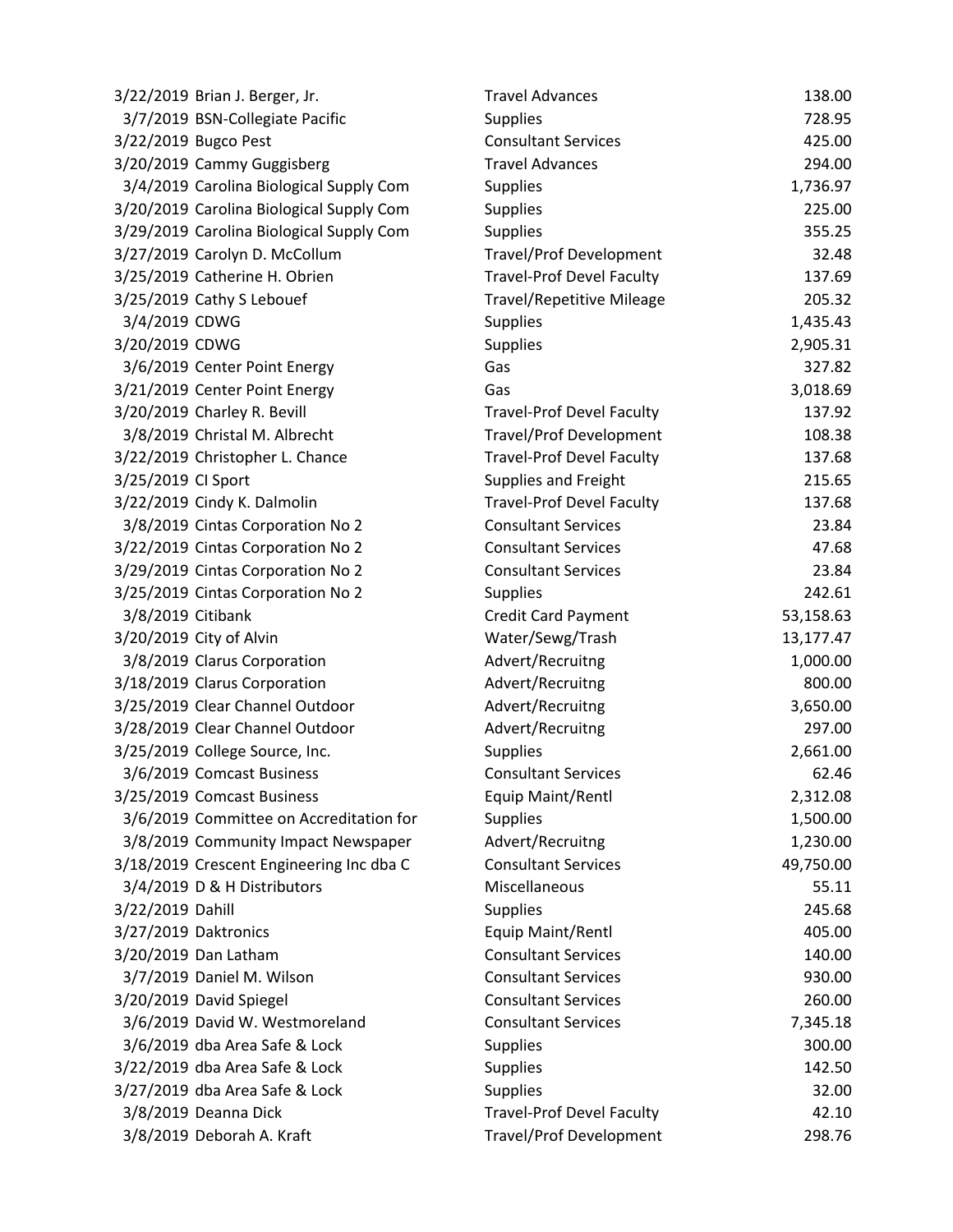| 3/18/2019 Deep East Texas Self Insurance | <b>Supplies</b>                  | 405.82    |
|------------------------------------------|----------------------------------|-----------|
| 3/4/2019 Dell Marketing L. P.            | Comp Hrdwr                       | 3,035.77  |
| 3/27/2019 Dell Marketing L. P.           | Comp Hrdwr                       | 1,799.03  |
| 3/28/2019 Department of Veterans Affairs | Sponsor Refund                   | 351.00    |
| 3/20/2019 Diana L. Stiles                | <b>Travel/Prof Development</b>   | 9.57      |
| 3/27/2019 Dianna L Smith                 | <b>Travel-Prof Devel Faculty</b> | 43.61     |
| 3/28/2019 Dominion Signs Inc, dba Fastsi | <b>Supplies</b>                  | 116.55    |
| 3/20/2019 Domtar Paper Co., LLC          | Supplies                         | 1,240.00  |
| 3/27/2019 Domtar Paper Co., LLC          | <b>Supplies</b>                  | 1,579.48  |
| 3/25/2019 DOUGLAS STEWART COMPANY        | Miscellaneous                    | 746.21    |
| 3/20/2019 Dr. Cynthia A. Griffith        | <b>Travel/Prof Development</b>   | 368.98    |
| 3/28/2019 Dr. Debra L. Fontenot          | Supplies                         | 144.62    |
| 3/8/2019 Dr. Debra L. Fontenot           | <b>Travel/Prof Development</b>   | 385.28    |
| 3/22/2019 Dr. Debra L. Fontenot          | <b>Travel-Prof Devel Faculty</b> | 335.86    |
| 3/20/2019 Dr. James Boler                | <b>Travel/Repetitive Mileage</b> | 144.77    |
| 3/22/2019 Dr. Jean Raniseski             | <b>Travel-Prof Devel Faculty</b> | 184.90    |
| 3/20/2019 Dwayne Cooper                  | <b>Consultant Services</b>       | 140.00    |
| 3/6/2019 Earthwise Environmental Inc     | <b>Consultant Services</b>       | 738.00    |
| 3/4/2019 Economic Modeling, LLC          | Cmptr Softwr                     | 10,000.00 |
| 3/4/2019 Elizabeth A. Diaz               | <b>Supplies</b>                  | 37.78     |
| 3/6/2019 Elliott Electric Supply Inc     | <b>Supplies</b>                  | 219.12    |
| 3/20/2019 Elsevier-Hesi                  | <b>Supplies</b>                  | 2,800.00  |
| 3/29/2019 Entech Sales and Service, Inc  | <b>Consultant Services</b>       | 575.00    |
| 3/28/2019 Eric Rosar                     | <b>Consultant Services</b>       | 120.00    |
| 3/8/2019 Evelyn L. Jammer                | Travel-TDCJ                      | 420.62    |
| 3/27/2019 Extreme Climbing LLC           | Supplies                         | 935.00    |
| 3/25/2019 Fastenal Company               | Supplies                         | 350.40    |
| 3/4/2019 Federal Express                 | Freight                          | 780.37    |
| 3/25/2019 Federal Express                | Freight                          | 13.65     |
| 3/25/2019 Federal Express                | Freight                          | 147.50    |
| 3/6/2019 Federal Express                 | <b>Supplies</b>                  | 23.87     |
| 3/6/2019 Fisdap                          | <b>Supplies</b>                  | 420.00    |
| 3/22/2019 Galls Parent Holdings, Llc Dba | <b>Supplies</b>                  | 433.72    |
| 3/22/2019 Galveston County Daily News    | Supplies                         | 97.00     |
| 3/4/2019 Gateway Printing & Office Supp  | Supplies-TDCJ                    | 1,445.99  |
| 3/27/2019 GE Healthcare                  | Equipment                        | 92,016.00 |
| 3/22/2019 Generators of Houston, Lp      | <b>Consultant Services</b>       | 1,122.24  |
| 3/18/2019 Glaus, Pyle, Schomer, Burns &  | <b>Consultant Services</b>       | 2,525.00  |
| 3/22/2019 Glaus, Pyle, Schomer, Burns &  | <b>Consultant Services</b>       | 12,086.25 |
| 3/20/2019 Haley M. Collins               | <b>Travel-Prof Devel Faculty</b> | 1,946.84  |
| 3/18/2019 Harris County Treasurer        | <b>Consultant Services</b>       | 727.50    |
| 3/4/2019 Hayden Valley Foods, Inc.       | Miscellaneous                    | 274.20    |
| 3/27/2019 Heartland Campus Solutions ECS | <b>Consultant Services</b>       | 5,400.01  |
| 3/22/2019 HEB Credit Receivables-Dept. 3 | Supplies-TDCJ                    | 211.89    |
| 3/25/2019 HEC Training Center            | <b>Supplies</b>                  | 207.00    |
| 3/28/2019 Helton Enterprises LLC         | ANSA Club-Alvin Nurs Stdnt Asn   | 653.10    |
| 3/25/2019 Hillcrest Village Apartments   | <b>Athletic Housing</b>          | 480.00    |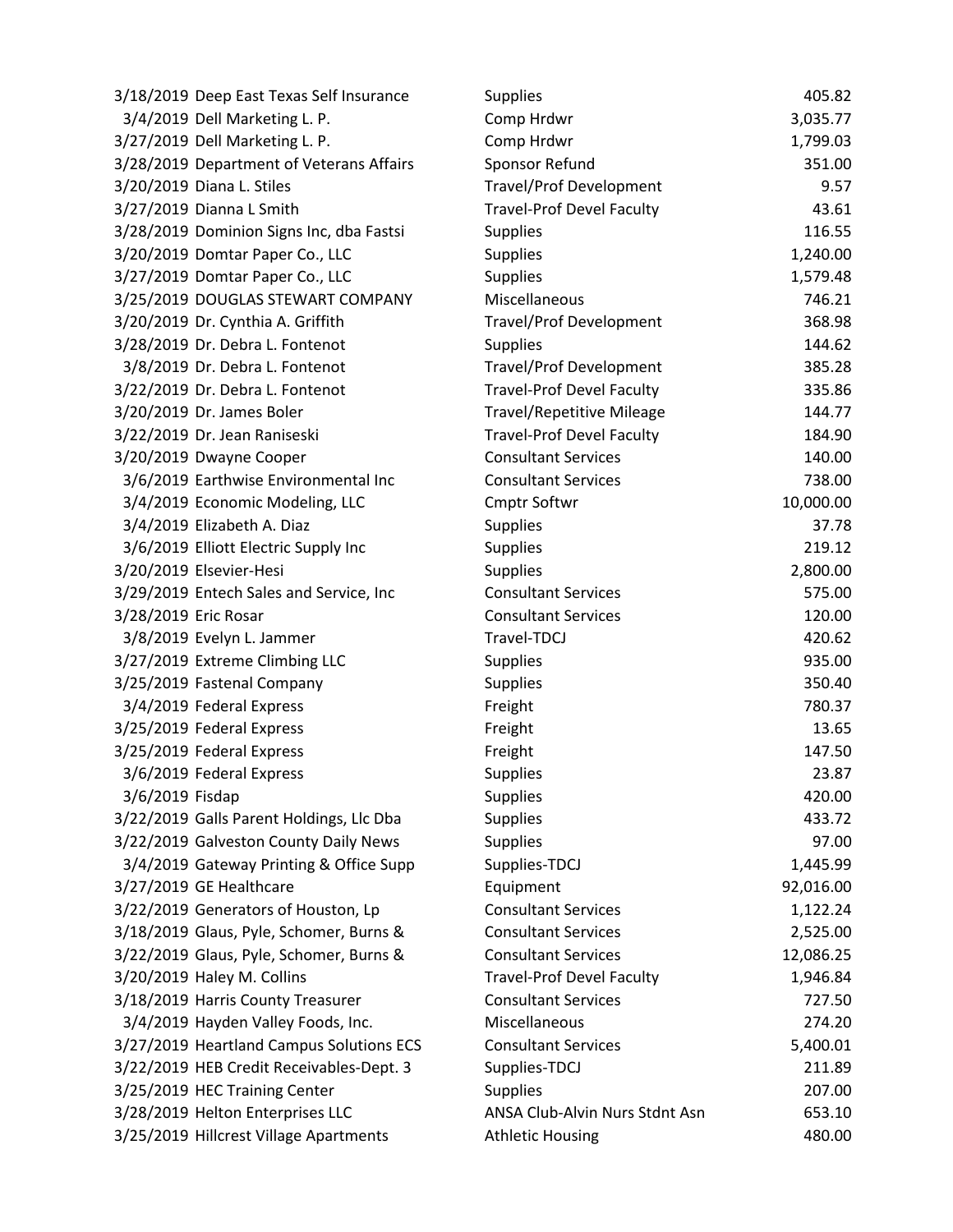| 3/18/2019 Hitachi Healthcare Americas Co | <b>Supplies</b>                  | 1,500.00 |
|------------------------------------------|----------------------------------|----------|
| 3/18/2019 Home Depot                     | <b>Supplies</b>                  | 1,651.45 |
| 3/25/2019 Huntington Oaks Apartments     | <b>Athletics - Baseball</b>      | 640.00   |
| 3/8/2019 Hunton Distribution             | <b>Supplies</b>                  | 1,512.23 |
| 3/6/2019 Iron Mountain Inc               | Shredding                        | 442.49   |
| 3/8/2019 Itzel Richarte                  | <b>Travel-Prof Devel Faculty</b> | 95.00    |
| 3/21/2019 J & J Tours and Charters       | Public Info                      | 2,850.00 |
| 3/6/2019 J & J Tours and Charters        | <b>Student Travel</b>            | 950.00   |
| 3/20/2019 J & J Tours and Charters       | <b>Student Travel</b>            | 3,225.00 |
| 3/28/2019 J & J Tours and Charters       | <b>Student Travel</b>            | 3,500.00 |
| 3/8/2019 Janet L. Joost                  | <b>Travel/Prof Development</b>   | 156.00   |
| 3/6/2019 Jay Burton                      | <b>Supplies</b>                  | 48.22    |
| 3/4/2019 JD Palatine, LLC                | Personnel Actions/Other          | 24.35    |
| 3/18/2019 JD Palatine, LLC               | Personnel Actions/Other          | 22.45    |
| 3/7/2019 Jennifer R. Brazil              | <b>Travel/Repetitive Mileage</b> | 95.82    |
| 3/20/2019 Jennifer R. Brazil             | <b>Travel-Prof Devel Faculty</b> | 42.10    |
| 3/7/2019 Jessyka N. Reynoso              | <b>Travel-Fac Dual Credit</b>    | 72.05    |
| 3/20/2019 John Hefner                    | <b>Consultant Services</b>       | 260.00   |
| 3/27/2019 John M. Tompkins               | <b>Travel/Prof Development</b>   | 782.08   |
| 3/20/2019 John Rasco                     | <b>Consultant Services</b>       | 140.00   |
| 3/20/2019 Karen E. McLane                | <b>Travel-Prof Devel Faculty</b> | 209.73   |
| 3/8/2019 Karl F. Stager                  | <b>Travel/Prof Development</b>   | 450.66   |
| 3/7/2019 Kathryn N. Lumpkin              | Travel/Prof Development          | 6.26     |
| 3/29/2019 Keith B. Vyvial                | <b>Travel Advances</b>           | 352.00   |
| 3/8/2019 Keith B. Vyvial                 | <b>Travel-Prof Devel Faculty</b> | 47.34    |
| 3/7/2019 Kendall Hunt Publishing Compan  | <b>New Books</b>                 | 1,020.00 |
| 3/25/2019 Kenton Apartments              | <b>Athletic Housing</b>          | 960.00   |
| 3/6/2019 Konica Minolta                  | Equip Maint/Rentl                | 726.82   |
| 3/27/2019 Latoya Hardman Lewis           | <b>Supplies</b>                  | 300.00   |
| 3/8/2019 Laura E. Tapp                   | <b>Travel-Prof Devel Faculty</b> | 42.11    |
| 3/8/2019 Laurel J. Joseph                | <b>Travel/Prof Development</b>   | 64.00    |
| 3/7/2019 Lavonna L. Saye                 | <b>Travel/Prof Development</b>   | 26.10    |
| 3/22/2019 Law Enforcements Targets, Inc  | <b>Supplies</b>                  | 682.60   |
| 3/28/2019 Lawrence P. Rodriguez          | <b>Consultant Services</b>       | 260.00   |
| 3/25/2019 Lee Oil Company                | Fuel                             | 1,038.75 |
| 3/20/2019 Leigh A. Moore                 | <b>Travel-Prof Devel Faculty</b> | 156.71   |
| 3/8/2019 Leslie L. Bartosh               | <b>Supplies</b>                  | 36.37    |
| 3/20/2019 Lorrent J. Smith               | <b>Travel Advances</b>           | 294.00   |
| 3/27/2019 LSG Counseling Services, PLLC  | Supplies                         | 300.00   |
| 3/25/2019 Marvin Castex                  | <b>Consultant Services</b>       | 400.00   |
| 3/8/2019 Mary A. Estes                   | <b>Travel/Prof Development</b>   | 146.30   |
| 3/7/2019 Mccoy Health Science Sup        | Miscellaneous                    | 277.40   |
| 3/25/2019 Mccoy Health Science Sup       | Miscellaneous                    | 259.50   |
| 3/4/2019 McKee Foods Corporation         | Miscellaneous                    | 180.14   |
| 3/7/2019 McKee Foods Corporation         | Miscellaneous                    | 88.72    |
| 3/25/2019 McKee Foods Corporation        | Miscellaneous                    | 54.06    |
| 3/25/2019 Meadow Park Apartments         | Athletics - Baseball             | 800.00   |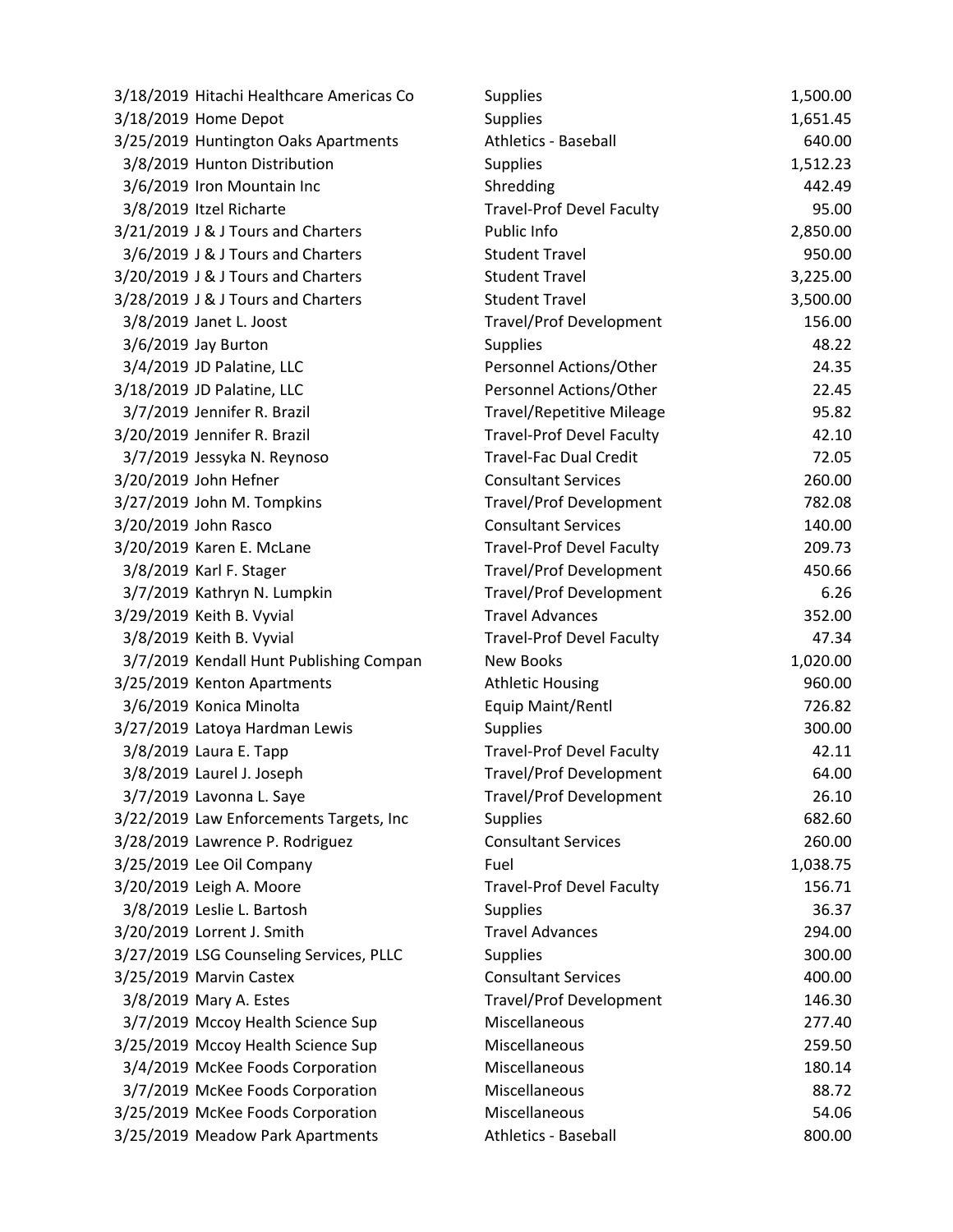| 3/4/2019 Medic Pharmacy, LLC             | <b>Meal Scholarships</b>         | 1,406.26 |
|------------------------------------------|----------------------------------|----------|
| 3/25/2019 Medic Pharmacy, LLC            | <b>Meal Scholarships</b>         | 1,406.26 |
| 3/20/2019 Medic Pharmacy, LLC            | <b>Special Functions</b>         | 1,619.01 |
| 3/8/2019 Medic Pharmacy, LLC             | <b>Supplies</b>                  | 898.00   |
| 3/25/2019 Micronet Technology, Inc       | <b>Supplies</b>                  | 5,380.00 |
| 3/6/2019 Moore Medical Corp              | <b>Supplies</b>                  | 530.89   |
| 3/20/2019 Mr. Dwight Rhodes              | <b>Supplies</b>                  | 29.00    |
| 3/7/2019 Mr. Stephen Montgomery          | <b>Consultant Services</b>       | 930.00   |
| 3/22/2019 Mrs. Deborah Herzog            | <b>Travel/Prof Development</b>   | 348.38   |
| 3/20/2019 Ms. Beatrice B. Hugetz         | <b>Travel-Prof Devel Faculty</b> | 137.10   |
| 3/8/2019 Ms. Jennifer Hopkins            | <b>Travel-Prof Devel Faculty</b> | 137.10   |
| 3/20/2019 Ms. Robin Harbour              | <b>Travel-Prof Devel Faculty</b> | 137.10   |
| 3/8/2019 Ms. Traci Elliott               | <b>Travel-Fac Dual Credit</b>    | 88.00    |
| 3/20/2019 Nadia M. Nazarenko             | <b>Travel-Prof Devel Faculty</b> | 342.71   |
| 3/25/2019 Nadia M. Nazarenko             | <b>Travel-Prof Devel Faculty</b> | 154.22   |
| 3/20/2019 Nancy E. Fitzgerald            | <b>Travel/Prof Development</b>   | 1,173.76 |
| 3/4/2019 Nebraska Book Company, Inc      | <b>New Books</b>                 | 7,842.05 |
| 3/29/2019 Nykeki Broussard               | <b>Consultant Services</b>       | 700.00   |
| 3/7/2019 Office Depot Business Services  | <b>Credit Payment</b>            | 5,717.22 |
| 3/6/2019 Ogburn's Truck Parts            | <b>Supplies</b>                  | 38.08    |
| 3/29/2019 Ogburn's Truck Parts           | <b>Supplies</b>                  | 47.64    |
| 3/8/2019 O'Reilly Auto Parts             | <b>Supplies</b>                  | 37.30    |
| 3/18/2019 O'Reilly Auto Parts            | <b>Supplies</b>                  | 71.96    |
| 3/22/2019 O'Reilly Auto Parts            | <b>Supplies</b>                  | 37.75    |
| 3/25/2019 O'Reilly Auto Parts            | <b>Supplies</b>                  | 107.11   |
| 3/4/2019 Oxford University Press Inc     | New Books and Freight            | 8,784.41 |
| 3/7/2019 Patrick M. Sanger               | <b>Travel/Prof Development</b>   | 89.18    |
| 3/8/2019 Patterson Veterinary Supply In  | <b>Supplies</b>                  | 538.53   |
| 3/6/2019 Pearland Chamber of Commerce    | Advert/Recruitng                 | 435.00   |
| 3/28/2019 Pearland Chamber of Commerce   | <b>Supplies</b>                  | 60.94    |
| 3/4/2019 Pearson Education, Inc.         | <b>New Books</b>                 | 5,292.00 |
| 3/19/2019 Performance Food Group, Inc.   | Freight                          | 10.00    |
| 3/19/2019 Performance Food Group, Inc.   | Miscellaneous                    | 519.99   |
| 3/4/2019 Performance Foodservice         | Supplies and Freight             | 4,360.89 |
| 3/20/2019 Philip O'Brien                 | <b>Travel-Prof Devel Faculty</b> | 637.68   |
| 3/6/2019 Pocket Nurse Enterprises        | <b>Supplies</b>                  | 326.95   |
| 3/27/2019 Pollock Paper Distributors     | <b>Supplies</b>                  | 5,073.63 |
| 3/8/2019 Premier Home + Hardware + Lumb  | <b>Supplies</b>                  | 51.08    |
| 3/22/2019 Premier Home + Hardware + Lumb | <b>Supplies</b>                  | 30.04    |
| 3/27/2019 Premier Home + Hardware + Lumb | <b>Supplies</b>                  | 5.00     |
| 3/7/2019 PrismRBS LLC                    | Advertising                      | 1,083.33 |
| 3/4/2019 PrismRBS LLC                    | Equip Maint/Rentl                | 1,105.80 |
| 3/25/2019 PrismRBS LLC                   | Equip Maint/Rentl                | 4,056.93 |
| 3/21/2019 Proenergy Partners Lp          | Gas                              | 6,054.42 |
| 3/8/2019 PROMAXIMA                       | <b>Supplies</b>                  | 85.00    |
| 3/25/2019 Quickcaption Inc               | <b>Consultant Services</b>       | 5,100.00 |
| 3/22/2019 Rachel L. Garry                | <b>Travel/Prof Development</b>   | 981.74   |
|                                          |                                  |          |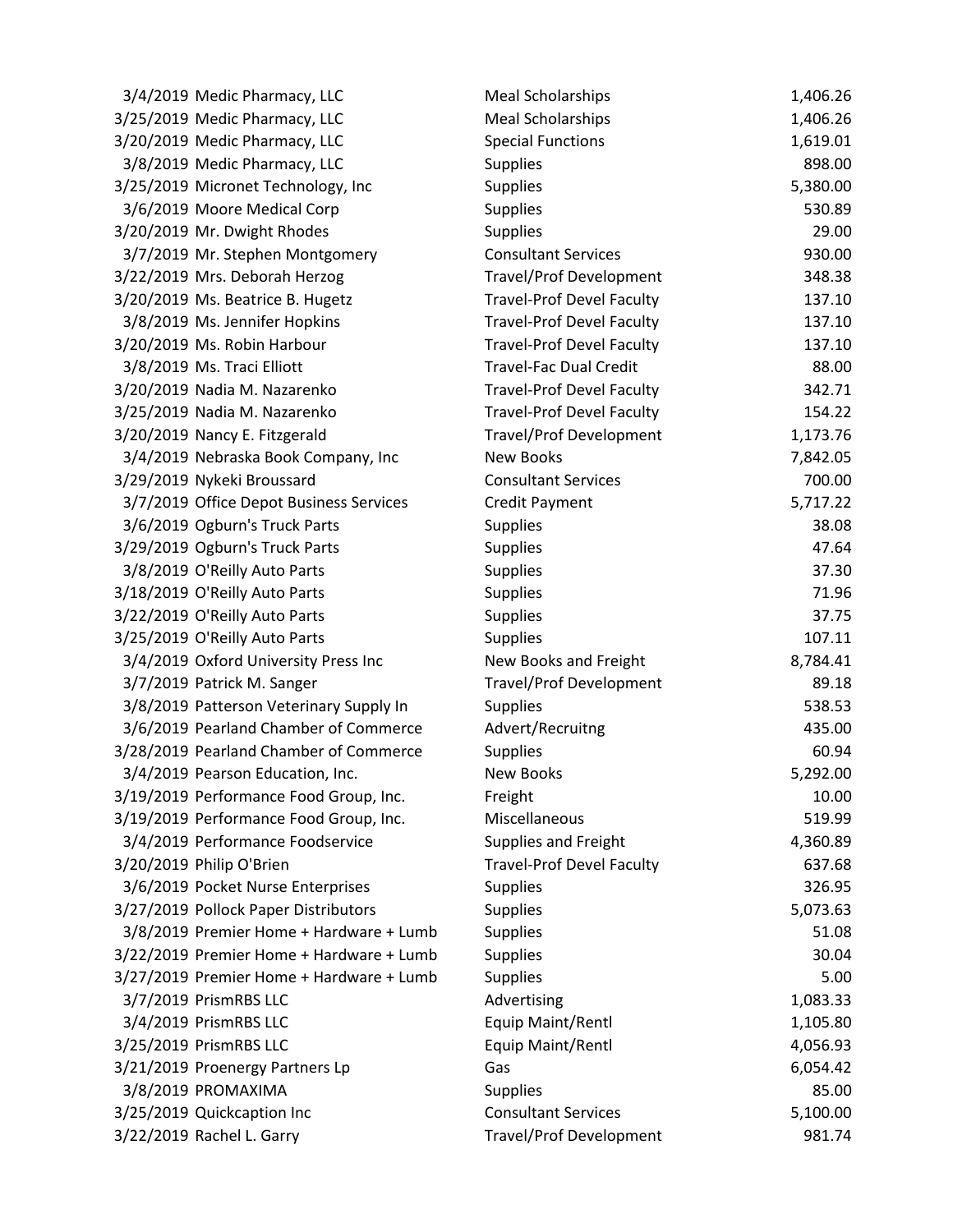| 3/20/2019 Rave Mobile Safety             | <b>Supplies</b>                  | 10,272.00 |
|------------------------------------------|----------------------------------|-----------|
| 3/28/2019 Reagan Wilkins                 | <b>Consultant Services</b>       | 260.00    |
| 3/4/2019 Redshelf Inc                    | New Books                        | 5,081.74  |
| 3/7/2019 Redshelf Inc                    | <b>New Books</b>                 | 2,460.10  |
| 3/18/2019 Respironics, Inc.              | <b>Supplies</b>                  | 30.00     |
| 3/27/2019 Rhonda K. Neiman               | <b>Travel/Repetitive Mileage</b> | 180.53    |
| 3/20/2019 Richard Guzman                 | <b>Consultant Services</b>       | 140.00    |
| 3/28/2019 Richard Guzman                 | <b>Consultant Services</b>       | 260.00    |
| 3/4/2019 Rogers, Morris & Grover, L.L.P  | <b>Attorney Fees</b>             | 6,158.54  |
| 3/22/2019 Rogers, Morris & Grover, L.L.P | <b>Attorney Fees</b>             | 10,705.79 |
| 3/27/2019 Ruth A. Lindveit               | Supplies-TDCJ                    | 304.43    |
| 3/22/2019 Sam's Club Business Mastercard | <b>Supplies</b>                  | 160.00    |
| 3/20/2019 Saul A. Olivares               | <b>Travel-Prof Devel Faculty</b> | 319.16    |
| 3/8/2019 Shannon L. Graham               | <b>Travel-Prof Devel Faculty</b> | 243.48    |
| 3/22/2019 Sheila Y. Woods                | <b>Travel/Prof Development</b>   | 2,966.48  |
| 3/18/2019 Sigma-Aldrich Inc              | <b>Supplies</b>                  | 108.32    |
| 3/20/2019 Sosina Martirosyan Peterson    | <b>Travel-Prof Devel Faculty</b> | 137.10    |
| 3/27/2019 Sparkletts                     | Credit Payment                   | 255.68    |
| 3/4/2019 Spectrum Corp                   | <b>Field Maintenance</b>         | 459.00    |
| 3/27/2019 Stacy L. Ebert                 | <b>Travel Advances</b>           | 309.24    |
| 3/20/2019 Stamats, Inc.                  | Advert/Recruitng                 | 32,849.78 |
| 3/6/2019 Stanton's Shopping Center       | Fuel                             | 56.00     |
| 3/6/2019 Susan T Weatherford             | Travel-TDCJ                      | 239.33    |
| 3/8/2019 Sweetwater Sound                | <b>Supplies</b>                  | 243.00    |
| 3/25/2019 Sweetwater Sound               | <b>Supplies</b>                  | 258.00    |
| 3/6/2019 T & R Mechanical, Inc.          | <b>Consultant Services</b>       | 2,243.00  |
| 3/7/2019 Tamela M. Braswell              | <b>Travel Advances</b>           | 33.14     |
| 3/27/2019 Tamela M. Braswell             | <b>Travel Advances</b>           | 193.94    |
| 3/7/2019 Tawana C. Wilcoxon              | Travel-TDCJ                      | 112.27    |
| 3/20/2019 Texas Higher Education Coordin | Cmptr Softwr                     | 2,236.00  |
| 3/25/2019 The Kroger Company             | <b>Supplies</b>                  | 3,563.05  |
| 3/25/2019 The Lampo Group Llc Dba Ramsey | <b>Cmptr Softwr</b>              | 2,000.00  |
| 3/27/2019 Thermo Fisher Scientific       | <b>Supplies</b>                  | 609.00    |
| 3/20/2019 Thomas Bus Gulf Coast GP, Inc. | <b>Supplies</b>                  | 118.80    |
| 3/20/2019 Thomas Parker                  | <b>Travel-Prof Devel Faculty</b> | 138.15    |
| 3/20/2019 Timothy C. Lund                | <b>Travel-Fac Dual Credit</b>    | 122.50    |
| 3/20/2019 Timothy J Reynolds             | <b>Travel-Fac Dual Credit</b>    | 248.47    |
| 3/28/2019 TM Television                  | <b>Cmptr Softwr</b>              | 295.00    |
| 3/27/2019 Touchnet                       | <b>Cmptr Softwr</b>              | 93,299.51 |
| 3/29/2019 Tractor Supply Company         | <b>Supplies</b>                  | 338.15    |
| 3/25/2019 Tracy J. Jones                 | <b>Travel/Prof Development</b>   | 960.94    |
| 3/20/2019 Tutorme                        | <b>Consultant Services</b>       | 12,000.00 |
| 3/20/2019 TXU Energy                     | <b>Consultant Services</b>       | 43,001.20 |
| 3/4/2019 Ultraling Healthcare Solutions  | <b>New Books</b>                 | 4,100.00  |
| 3/8/2019 Universe Technical Translation  | <b>Consultant Services</b>       | 2,366.00  |
| 3/22/2019 UPS                            | Freight                          | 157.89    |
| 3/6/2019 US Bank Voyager Fleet Systems   | Fuel                             | 1,820.95  |